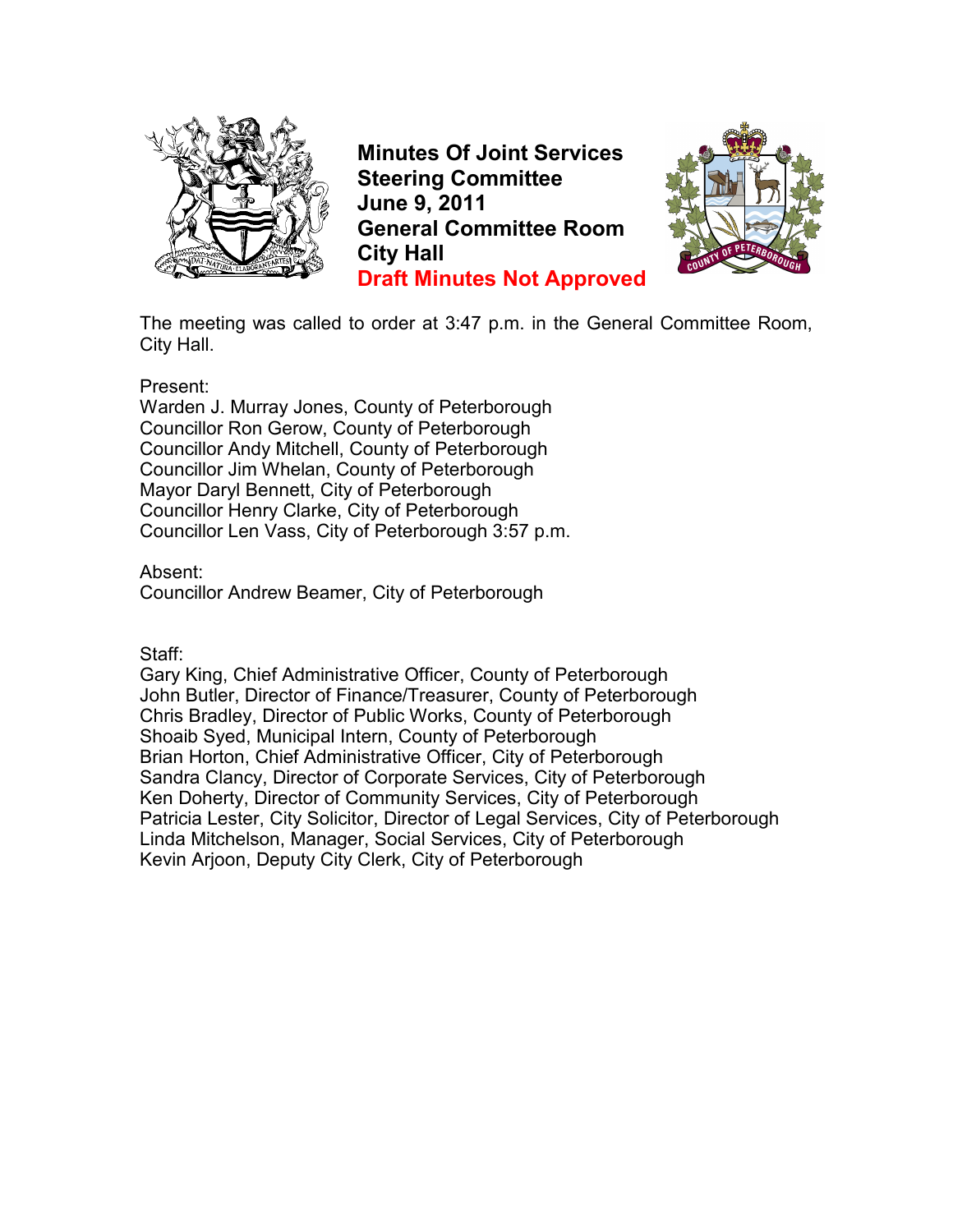# **Joint Services Steering Committee Meeting Of Thursday, June 9, 2011 Page 2**

## **Minutes of the Meeting of April 14, 2011**

Moved by Councillor Clarke, seconded by Mayor Bennett

**That the minutes of the meeting of April 14, 2011, be approved.** 

"CARRIED"

## **Disclosure of Interest**

There were no disclosures of interest.

### **Minutes for Information**

Moved by Councillor Whelan, seconded by Warden Jones

**That the AHAC (Affordable Housing Action Committee) minutes of March 11, 2011, April 8, 2011, the Community Education Sub-Committee Report 2010 – 2011, the Services Committee Annual Report, May 13, 2011 and the Supply Sub-Committee Report 2010-2011be received for information.** 

"CARRIED"

# **Consent Agenda**

No items were considered as part of the Consent Agenda.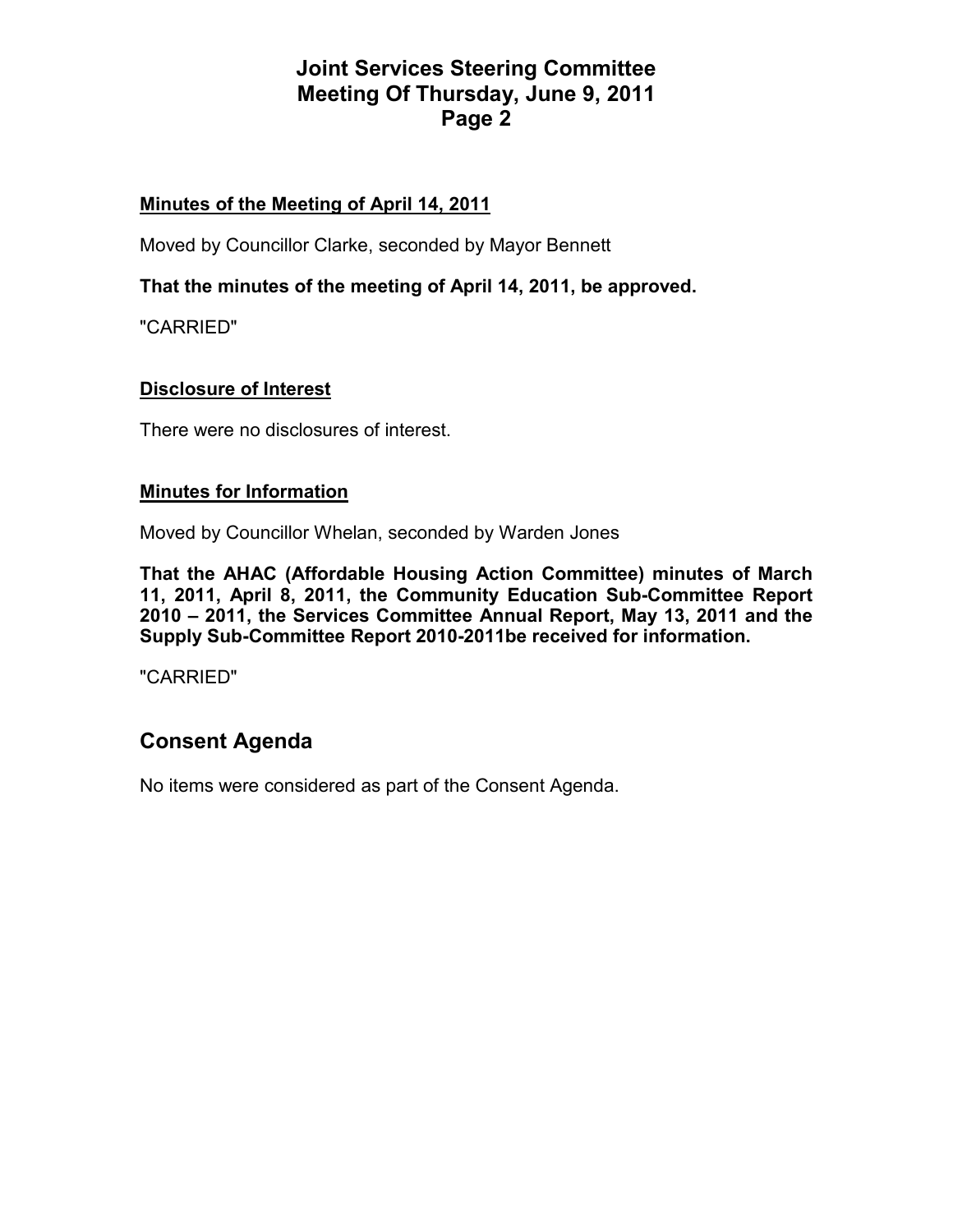## **Joint Services Steering Committee Meeting Of Thursday, June 9, 2011 Page 3**

#### **Report CAOJSSC11-002 Joint Services Steering Committee Agendas Brian Horton, Chief Administrative Officer, City of Peterborough Gary King, Chief Administrative Officer, County of Peterborough**

Moved by Councillor Whelan seconded by Councillor Mitchell

**That Joint Services Steering Committee approve the recommendation outlined in Report CAOJSSC11-002 dated June 9, 2011 of the Chief Administrative Officers of the City of Peterborough and County of Peterborough as follows:** 

**That a consent agenda not be used at meetings of the Joint Services Steering Committee.** 

"CARRIED"

#### **Report CSSSJSSC11-004A**

**Ontario Works Administration Funding and 2011 Budget Adjustment Ken Doherty, Director of Community Services, City of Peterborough**

Moved by Mayor Bennett, seconded by Councillor Clarke

**That the Joint Services Steering Committee endorse the recommendations outlined in Report CSSSJSSC11-004A dated June 9, 2011 of the Director of Community Services, as follows:** 

- **a) That the 2011 Social Services Operating budget be adjusted to reallocate \$250,000 in corporate costs to Ontario Works/Employment Administration resulting in an increase in provincial funding of \$125,000;**
- **b) That the 2011 Ontario Works Discretionary Benefit budget be increased by \$167,300 to be funded by \$135,848 (81.2%) in provincial funding and a \$31,452 increase to the net municipal requirements;**
- **c) That the \$93,548 reduction in 2011 municipal requirements from (a) and (b) be added to the 2011 City and County Contingency budgets.**

"CARRIED"